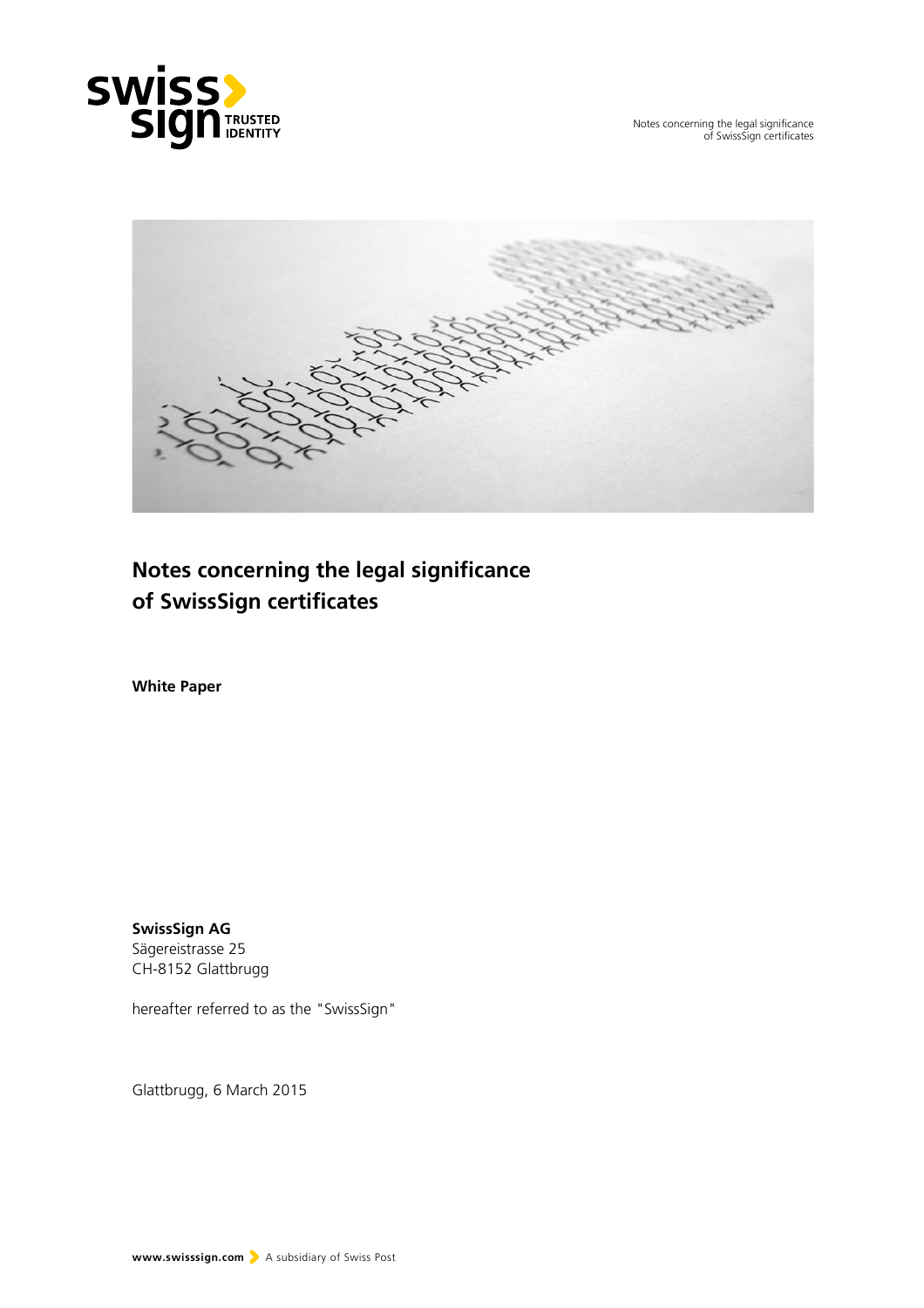#### **1. Introduction**

SwissSign AG is a provider of digital certificates domiciled in Switzerland. It operates public key infrastructure (PKI) for a broad spectrum of certificates. Alongside various types of SSL certificates, it issues certificates for email encryption, secure login and digital signatures. SwissSign AG offers its certificate products and services in Switzerland and abroad.

## **2. Accreditation in Switzerland**

SwissSign AG has a special status in Switzerland, as it has been a "recognised provider of certificate services" for the issue of qualified certificates under the Swiss Federal Electronic Signatures Act (ESA) for a number of years. This enables SwissSign AG to issue qualified certificates and products for qualified electronic signatures, which have an enhanced validity under Swiss law. SwissSign issues e.g. the SuisseID, with which it is possible to create a qualified electronic signature using its qualified certificate, which is equivalent to a handwritten signature under the Swiss Code of Obligations. However, recognition also enables SwissSign to issue digital certifi-cates for businesses and organisations for electronic invoicing [\(OEIDI\)](http://www.admin.ch/ch/d/sr/c641_201_511.html) and archival [\(BRO\)](http://www.admin.ch/ch/d/sr/c221_431.html) compliant with Swiss law. The details are regulated in the relevant Swiss legislation and implementing provisions.

The remaining certificate products and services are not recognised. However, the certifications associated with recognition (e.g. ISO 27001, ETSI TS 101456, ETSI TS 101862, ETSI TS 102023, ETSI TS 101861, SR943.03 (ESA), SR943.032 (ESAO), SR943032:1:2005 (TAV)) guarantee a controlled quality and compliance with the relevant international technical standards for all certificates offered by SwissSign AG.

## **3. Recognition of qualified certificates abroad**

As regards the regulation of qualified certificates (SuisseID) and qualified electronic signatures, the ESA in principle follows the requirements of European law (Directive 1999/93/EC of 13 December 1999 on a Community framework for electronic signatures). Similarly, the international recognition of the providers of certificate services originating from other countries or of the qualified certificates issued by them requires either unilateral recognition of a country by law or multilateral recognition by treaty adhered to by various countries. Within the EU, the forthcoming eIDAS Regulation will replace unilateral recognition with an act of Community law. Article 7(1) of the EU Directive provides for (a) accreditation in a Member State and compliance with the prerequisites laid down by the Directive and (b) the guarantee by a provider established in a Member State for a provider established in the third country, in addition to recognition under the terms of bilateral or multilateral agreements. The ESA envisages the conclusion of international treaties as a recognition option for Switzerland; at present, no such agreement to which Switzerland is a party is in force. SwissSign is not accredited in a EU Member State and is not associated with a foreign provider within the meaning of the Directive. Other countries are not known to recognise unilaterally qualified certificates issued according to the ESA.

The European EiDAS Regulation will attempt, at least within Europe, to recognise digital signatures also from other countries. Similar efforts are also being pursued on global level by the UN (UNCITRAL) with a model law on eCommerce. Until the regulations and model laws have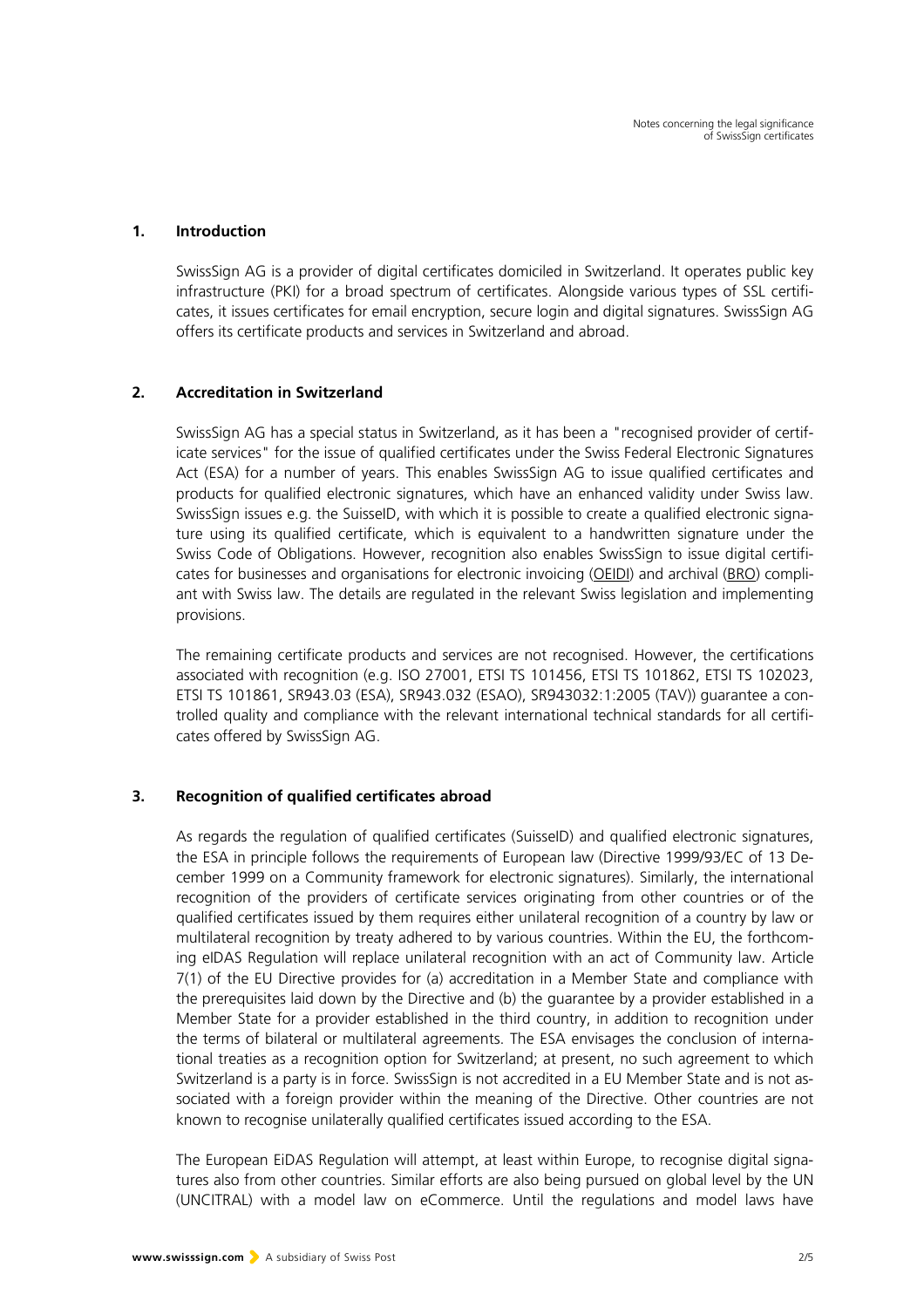reached maturity or been comprehensively implemented and Switzerland has acceded to these instruments, signatures established by SwissSign certificates must not be regarded as equivalent to handwritten signatures within foreign legal systems.

# **4. Recognition of other certificates (e.g. Gold), legal transactions not subject to formal requirements**

The international use of electronic signatures thus appears at first sight to be severely restricted. However, it must be noted that recognition relates predominantly to the equal treatment of handwritten and digital signatures or to the use of digital signatures for administrative purposes. Most legal transactions are not subject to specific formal requirements. In some senses, voluntary compliance with formalities may be beneficial within legal relations (e.g. recognition, facilitation of the burden of proof, protection against hasty action, perpetuation etc.). Formalities are widespread within the areas not subject to formal requirements specifically within international legal relations, even though they are not required under commercial practice. The digital signature of electronic documents may also, depending upon the type of signature, fulfil one or more functions of handwritten signatures even without formal international recognition,<sup>[1](#page-2-0)</sup> and thus have gradual benefits compared to a situation in which no formal arrangements are applied.

In international situations, the private international law of individual countries may contain reference rules concerning the formal validity of legal transactions. For instance, Article 124(2) of the Swiss Federal Act on Private International Law stipulates that contracts are formally valid if they comply in formal terms with the law applicable to the contract or with the law at the place of conclusion. Foreign legal systems contain comparable provisions. Through the application of private international law, foreign laws governing certification and signatures may also apply across borders if reference is made to foreign formal requirements.

According to the national law in foreign countries, qualified electronic signatures from Switzerland cannot be treated as equivalent to qualified electronic signatures [under local law], and thus to handwritten signatures. On the other hand, in certain cases, e.g. in the event that a choice of law in favour of Swiss law is made, the local private international law may provide for the applicability of Swiss formal requirements, with the result that a transaction signed with a qualified electronic signature according to the Swiss ESA may also be formally valid abroad. It is not unusual that contractual parties from third countries elect the Swiss law as the most convenient or "neutral" legal system, which means that none of the contractual parties or none of the persons acting for the contractual parties has its registered office or domicile in Switzerland.

The legal effects of signatures based on qualified certificates are determined in specific individual cases according to statutory requirements and the practice of the courts and administrative authorities from the national legal system competent to make the assessment along with any private agreements in place. Acceptance of a qualified electronic signature created according to the ESA as being equivalent to a handwritten signature is valid only in Switzerland.

Clarification of the legal effects in the specific individual case is a matter for the Customer alone.

-

<span id="page-2-0"></span><sup>&</sup>lt;sup>1</sup> See further Simon Schlauri, Elektronische Signaturen, p. 263, para. 833.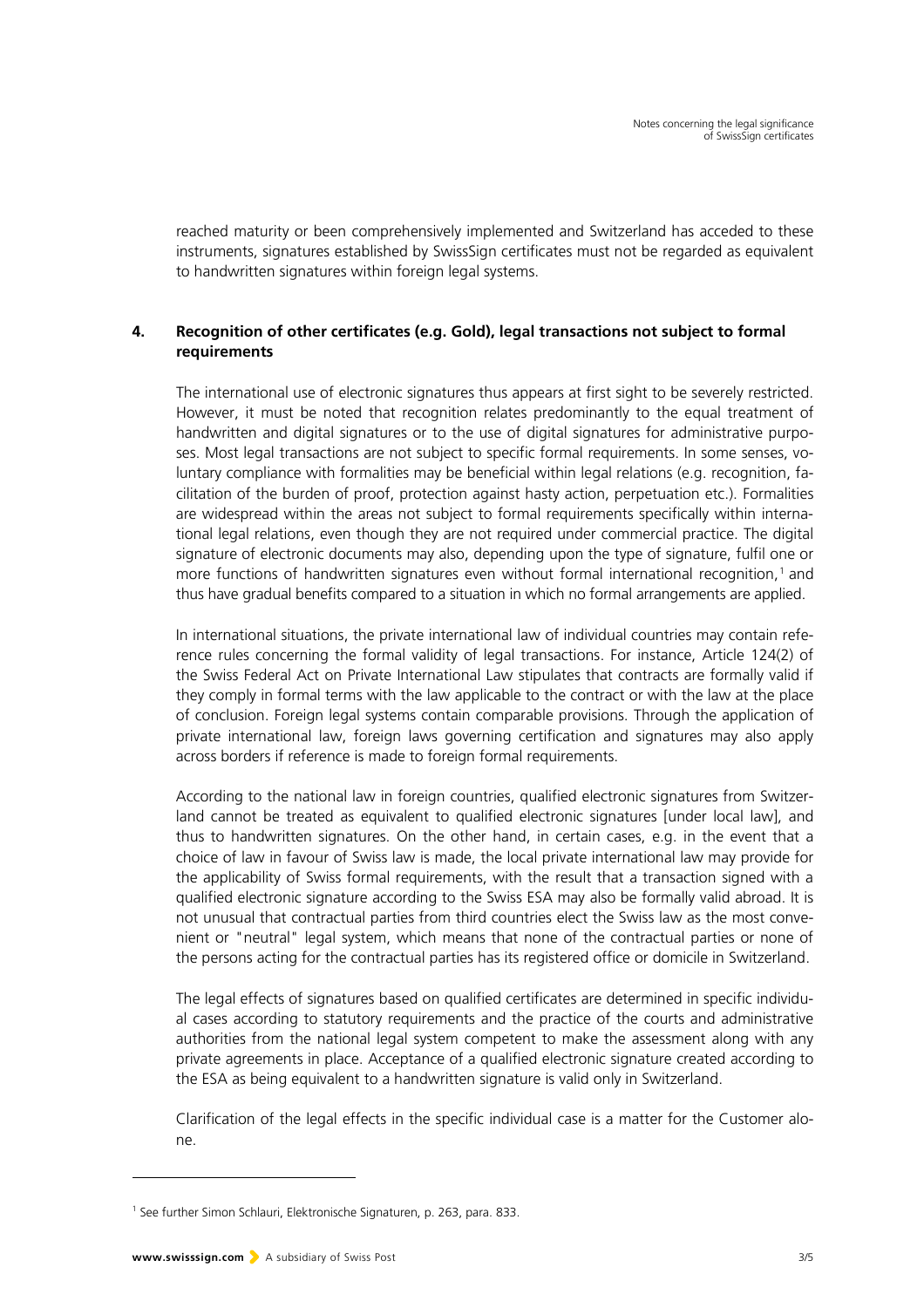## **5. Discrepancy between acceptance by the law and acceptance for the purposes of application**

It is a problem that qualified certificates are frequently accepted as valid by the legal system concerned, whilst software producers (e.g. Adobe PDF, email software providers, etc.) do not by contrast accept these certificates as reliable. Situations may accordingly arise in which a certificate is valid as a matter of law, whilst being classed as "not reliable" or "invalid" by the software. Accordingly, the authorities nowadays are frequently more willing to communicate using e.g. American certificates, which are recognised as reliable in standard software, than with certificates defined under the relevant country's case law.

# **6. Definition of advanced signatures from a comparative law perspective**

Alongside qualified certificates, advanced certificates are also very interesting as evidence in many areas. The requirements under the Swiss ESA applicable to advanced electronic signatures are identical to the requirements laid down by Directive 1999/93/EC of the European Parliament and of the Council of 13 December 1999 on a Community framework for electronic signatures, and are also reflected in the general framework laid down by the UNCITRAL (UN) Model Law on Electronic Signatures.

| Directive 1999/93/EC of the European<br>Parliament and of the Council of 13<br>December 1999 on a Community<br>framework for electronic signatures | Federal Act of 19 December 2003 on<br>certification services in the area of the<br>electronic signature (Electronic Signa-<br>tures Act, ESA) | UNCITRAL Model Law on Electronic<br>Signatures                                                                                                                                                                                                                                                                                                                                 |
|----------------------------------------------------------------------------------------------------------------------------------------------------|-----------------------------------------------------------------------------------------------------------------------------------------------|--------------------------------------------------------------------------------------------------------------------------------------------------------------------------------------------------------------------------------------------------------------------------------------------------------------------------------------------------------------------------------|
| For the purpose of this Directive:                                                                                                                 | In terms of the present law:                                                                                                                  | The model describes:                                                                                                                                                                                                                                                                                                                                                           |
| 2. "advanced electronic signature"<br>means an electronic signature which<br>meets the following requirements:                                     | advanced electronic signature<br>b.<br>means an electronic signature which<br>meets the following requirements:                               | 3. An electronic signature is consid-<br>ered to be reliable for the purpose of<br>satisfying the requirement referred to<br>in paragraph 1 if:                                                                                                                                                                                                                                |
| (a) it is uniquely linked to the signato-<br>ry;<br>(b) it is capable of identifying the<br>signatory;                                             | 1. It is uniquely linked to the holder.<br>2. It is capable of identifying the<br>holder                                                      | (a) The signature creation data are,<br>within the context in which they are<br>used, linked to the signatory and to<br>no other person;                                                                                                                                                                                                                                       |
| (c) it is created using means that the<br>signatory can maintain under his sole<br>control; and                                                    | 3. It is created using means that the<br>holder can maintain under his sole<br>control.                                                       | (b) The signature creation data were,<br>at the time of signing, under the<br>control of the signatory and of no<br>other person;                                                                                                                                                                                                                                              |
| (d) it is linked to the data to which it<br>relates in such a manner that any<br>subsequent change of the data is<br>detectable;                   | 4. It is linked to the data to which it<br>relates in such a manner that any<br>subsequent change of the data is<br>detectable;               | (c) Any alteration to the electronic<br>signature, made after the time of<br>signing, is detectable; and <sup>2</sup><br>(d) Where a purpose of the legal<br>requirement for a signature is to<br>provide assurance as to the integrity<br>of the information to which it relates,<br>any alteration made to that infor-<br>mation after the time of signing is<br>detectable. |

<span id="page-3-0"></span><sup>&</sup>lt;sup>2</sup> Any changes to the signature in all cases have the effect that the signature is no longer attributed to the signatory.

-